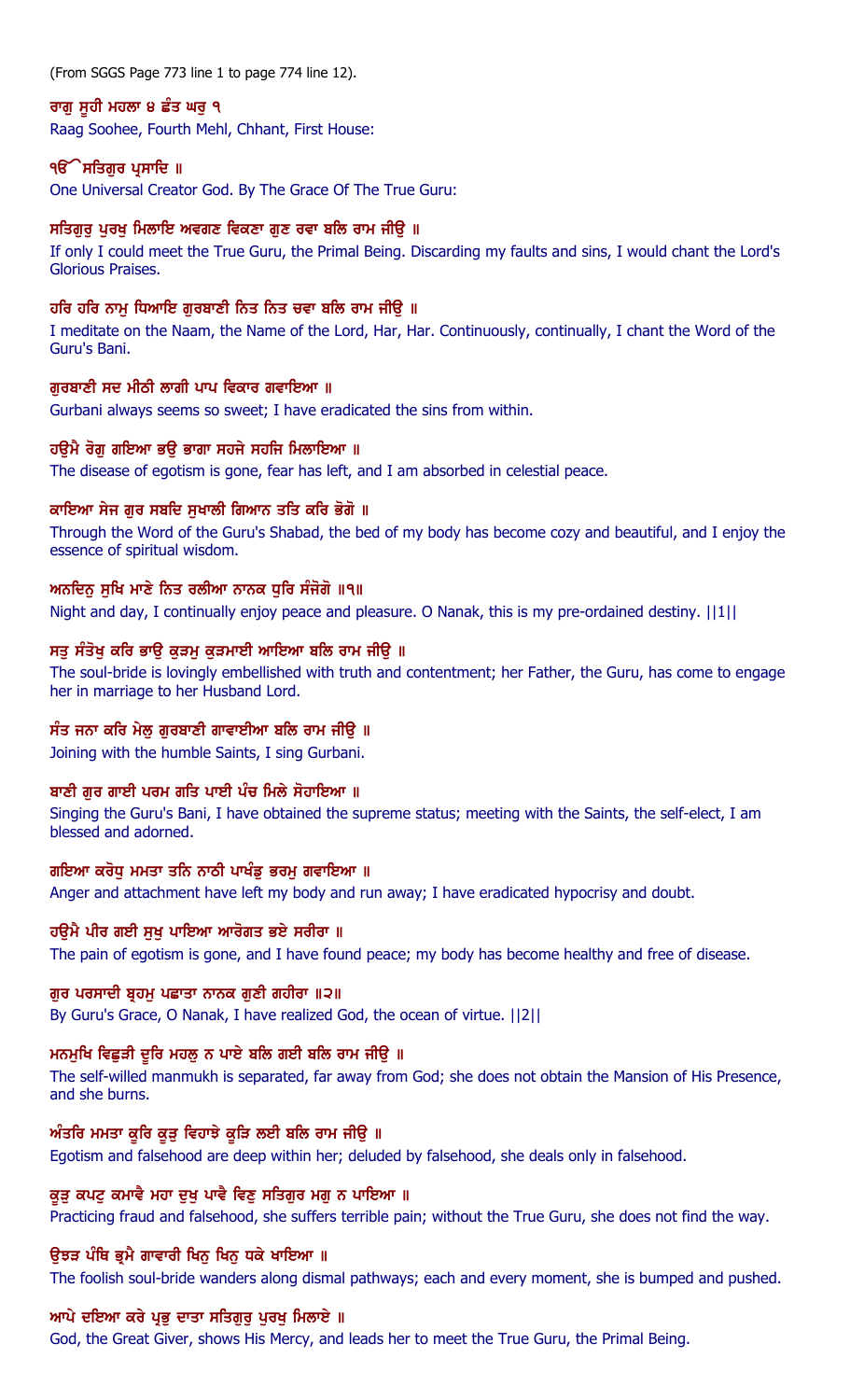# ਜਨਮ ਜਨਮ ਕੇ ਵਿਛੁੜੇ ਜਨ ਮੇਲੇ ਨਾਨਕ ਸਹਜਿ ਸੁਭਾਏ ॥੩॥

Those beings who have been separated for countless incarnations, O Nanak, are reunited with the Lord, with intuitive ease. ||3||

### ਆਇਆ ਲਗਨੂ ਗਣਾਇ ਹਿਰਦੈ ਧਨ ਓਮਾਹੀਆ ਬਲਿ ਰਾਮ ਜੀਉ ॥

Calculating the most auspicious moment, the Lord comes into the bride's home; her heart is filled with ecstasy.

### ਪੰਡਿਤ ਪਾਧੇ ਆਣਿ ਪਤੀ ਬਹਿ ਵਾਚਾਈਆ ਬਲਿ ਰਾਮ ਜੀਉ ॥

The Pandits and astrologers have come, to sit and consult the almanacs.

#### ਪਤੀ ਵਾਚਾਈ ਮਨਿ ਵਜੀ ਵਧਾਈ ਜਬ ਸਾਜਨ ਸਣੇ ਘਰਿ ਆਏ ॥

They have consulted the almanacs, and the bride's mind vibrates with bliss, when she hears that her Friend is coming into the home of her heart.

### ਗਣੀ ਗਿਆਨੀ ਬਹਿ ਮਤਾ ਪਕਾਇਆ ਫੇਰੇ ਤਤ ਦਿਵਾਏ ॥

The virtuous and wise men sat down and decided to perform the marriage immediately.

#### ਵਰੂ ਪਾਇਆ ਪੂਰਖੂ ਅਗੰਮੂ ਅਗੋਚਰੂ ਸਦ ਨਵਤਨੂ ਬਾਲ ਸਖਾਈ ॥

She has found her Husband, the Inaccessible, Unfathomable Primal Lord, who is forever young; He is her Best Friend from her earliest childhood.

#### ਨਾਨਕ ਕਿਰਪਾ ਕਰਿ ਕੈ ਮੇਲੇ ਵਿਛੜਿ ਕਦੇ ਨ ਜਾਈ ॥੪॥੧॥

O Nanak, he has mercifully united the bride with Himself. She shall never be separated again. ||4||1||

ਸਹੀ ਮਹਲਾ ੪ ॥ Soohee, Fourth Mehl:

### ਹਰਿ ਪਹਿਲੜੀ ਲਾਵ ਪਰਵਿਰਤੀ ਕਰਮ ਦ੍ਰਿੜਾਇਆ ਬਲਿ ਰਾਮ ਜੀਉ ॥

In the first round of the marriage ceremony, the Lord sets out His Instructions for performing the daily duties of married life.

#### ਬਾਣੀ ਬ੍ਰਹਮਾ ਵੇਦੂ ਧਰਮੂ ਦ੍ਰਿੜਹੂ ਪਾਪ ਤਜਾਇਆ ਬਲਿ ਰਾਮ ਜੀਉ ॥

Instead of the hymns of the Vedas to Brahma, embrace the righteous conduct of Dharma, and renounce sinful actions.

### ਧਰਮ ਦਿੜਹੁ ਹਰਿ ਨਾਮੂ ਧਿਆਵਹੁ ਸਿਮ੍ਹਿਤਿ ਨਾਮੂ ਦਿੜਾਇਆ ॥

Meditate on the Lord's Name; embrace and enshrine the contemplative remembrance of the Naam.

# ਸਤਿਗੁਰੁ ਗੁਰੁ ਪੁਰਾ ਆਰਾਧਹੁ ਸਭਿ ਕਿਲਵਿਖ ਪਾਪ ਗਵਾਇਆ ॥

Worship and adore the Guru, the Perfect True Guru, and all your sins shall be dispelled.

#### ਸਹਜ ਅਨੰਦੂ ਹੋਆ ਵਡਭਾਗੀ ਮਨਿ ਹਰਿ ਹਰਿ ਮੀਠਾ ਲਾਇਆ ॥

By great good fortune, celestial bliss is attained, and the Lord, Har, Har, seems sweet to the mind.

## ਜਨੂ ਕਹੈ ਨਾਨਕੂ ਲਾਵ ਪਹਿਲੀ ਆਰੰਭੂ ਕਾਜੂ ਰਚਾਇਆ ॥੧॥

Servant Nanak proclaims that, in this, the first round of the marriage ceremony, the marriage ceremony has begun. ||1||

#### ਹਰਿ ਦੁਜੜੀ ਲਾਵ ਸਤਿਗੁਰੂ ਪੁਰਖੂ ਮਿਲਾਇਆ ਬਲਿ ਰਾਮ ਜੀਉ ॥

In the second round of the marriage ceremony, the Lord leads you to meet the True Guru, the Primal Being.

#### ਨਿਰਭਉ ਭੈ ਮਨੁ ਹੋਇ ਹਉਮੈ ਮੈਲੁ ਗਵਾਇਆ ਬਲਿ ਰਾਮ ਜੀਉ ॥

With the Fear of God, the Fearless Lord in the mind, the filth of egotism is eradicated.

#### ਨਿਰਮਲ ਭੳ ਪਾਇਆ ਹਰਿ ਗਣ ਗਾਇਆ ਹਰਿ ਵੇਖੈ ਰਾਮ ਹਦੂਰੇ ॥

In the Fear of God, the Immaculate Lord, sing the Glorious Praises of the Lord, and behold the Lord's Presence before you.

#### ਹਰਿ ਆਤਮ ਰਾਮ ਪਸਾਰਿਆ ਸਆਮੀ ਸਰਬ ਰਹਿਆ ਭਰਪੂਰੇ ॥

The Lord, the Supreme Soul, is the Lord and Master of the Universe; He is pervading and permeating everywhere, fully filling all spaces.